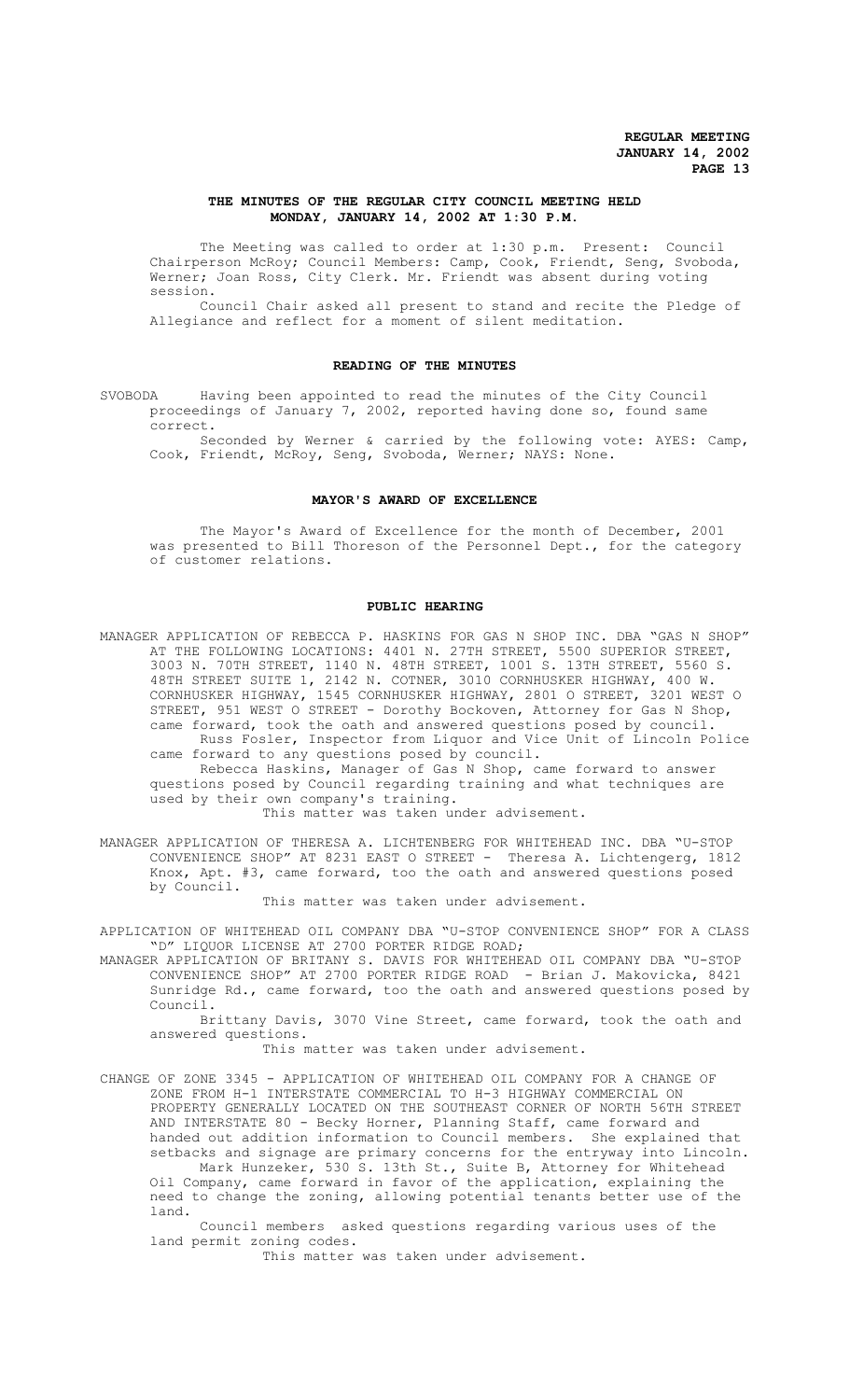CHANGE OF ZONE 3347 - AMENDING SECTION 27.69.160 OF THE LINCOLN MUNICIPAL CODE TO PROVIDE FOR INCREASED SQUARE FOOTAGE OF SIGNAGE AND PLACEMENT OF A SIGN IN A REQUIRED YARD IN CONNECTION WITH A SPECIAL PERMIT FOR A PARKING LOT.;

CHANGE OF ZONE 3340 - APPLICATION OF U.S. BANK FOR A CHANGE OF ZONE FROM R-1 RESIDENTIAL TO B-1 LOCAL BUSINESS ON PROPERTY GENERALLY LOCATED AT SOUTH 27TH STREET AND WOODS BOULEVARD;

SPECIAL PERMIT 1237A - APPLICATION OF U.S. BANK TO CONSTRUCT A 40 SQUARE FOOT GROUND SIGN IN THE FRONT YARD ON PROPERTY GENERALLY LOCATED AT SOUTH 27TH STREET AND WOODS BLVD. - Mark Hunzeker, 530 S. 13th St., Suite B, Attorney for U.S. Bank, came forward to explain the bank's need to have their signs become more visible to the public, thus seeking this Change of Zone.

Council members asked questions of Mr. Hunzeker and then requested Mike DeKalb of Planning Staff to come forward for additional questions. Bob Ripley, 3022 William St., came forward in opposition to these

applications by the bank, stating that this would soon allow other businesses to request the same thing.

Dan Marvin, 2523 Woods Blvd., came forward in opposition. He had lived in the neighborhood for sixteen years and stated that the intent was not to have the east side of 27th street become commercial, as it has today.

Philip Kaye, President of Bishop Square Neighborhood, came forward in opposition to these applications.

Mark Hunzeker, 530 S. 13th St., Suite B, came forward to present his rebuttal regarding these matters.

This matter was taken under advisement.

AMENDING THE PAY SCHEDULES OF EMPLOYEES WHOSE CLASSIFICATIONS ARE ASSIGNED TO<br>THE PAY RANGE PREFIXED BY THE LETTER "M" BY CREATING THE POSITIONS OF THE PAY RANGE PREFIXED BY THE LETTER "M" BY CREATING THE POSITIONS OF "ANTELOPE VALLEY PROJECT MANAGER," "ASSISTANT HEALTH DIRECTOR," AND "RESOURCE & PROGRAM DEVELOPMENT COORDINATOR" - Mike Morosin, 2055 "S" Street, came forward to ask questions regarding the pay scale of the these newly created positions and whether these positions would be full time.

Georgia Glass, Personnel Director, came forward to answer Mr. Morosin's questions.

This matter was taken under advisement.

CHANGE OF ZONE 3337 - APPLICATION OF PATRICK MOOBERRY FOR A CHANGE OF ZONE FROM

AGR AGRICULTURAL RESIDENTIAL TO R-1 RESIDENTIAL AND R-3 RESIDENTIAL ON PROPERTY GENERALLY LOCATED AT SOUTH 80TH STREET BETWEEN PINE LAKE ROAD AND OLD CHENEY ROAD;

ACCEPTING AND APPROVING THE PRELIMINARY PLAT OF PARKER'S LANDING FOR 115 RESIDENTIAL LOTS AND TWO OUTLOTS, AND WAIVER OF THE DESIGN STANDARDS TO ALLOW SANITARY SEWER TO FLOW OPPOSITE STREET GRADES, ON PROPERTY GENERALLY LOCATED AT SOUTH 80TH STREET BETWEEN PINE LAKE ROAD AND OLD CHENEY ROAD -

Mark Hunzeker, 530 S. 13th St., Suite B, Attorney for Patrick Mooberry, came forward and presented information in favor of the Change of Zone and Preliminary Plat. His client is seeking direction from the City Council as to how they would like him to proceed with a street in this area or to fill the lots in questions with houses.

Vena Genuchi Alesio, 7901 Amelia Drive, came forward in opposition to the Change of Zone.

John Dalton, 7850 Amelia Drive, came forward in opposition. Holly Ostegard, 7001 Stevens Ridge Rd., representing 260 members of Edenton South Development, came forward seeking a delay to this

Change of Zone.

Bob Olson, 8001 Dougal Drive, came forward in favor of Mr. Moorberry's applications.

Bevan Alvey, 8000 Dougal Drive, came forward in opposition to the applications.

Sharon Kresse, 8000 Dougal Road, came forward in opposition to the suggested changes.

**3:55 P.M. COUNCIL BREAK 4:05 P.M. COUNCIL RECONVENED**

Charlie Humble, 301 S. 13th, Suite 400, representing the Edenton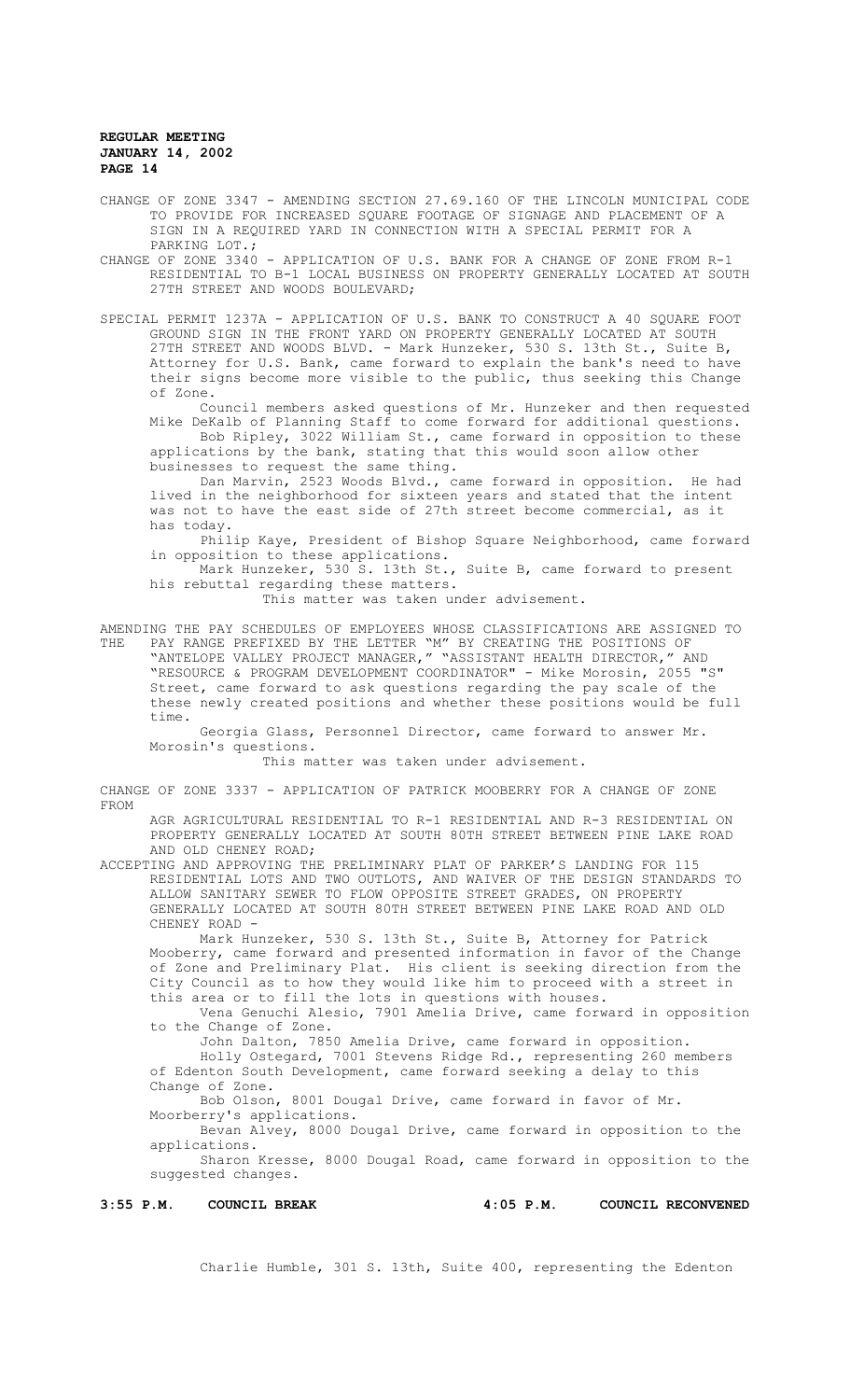South Neighborhood Assoc., came forward to suggest a multi-party approach by having a meeting of the parties involved to come up with solutions to present to the Council in sixty days.

Discussion followed among Council members regarding the amount of days needed to resolve this problem.

Dave Shoemaker, 6241 Eastshore, came forward requesting Council to keep the stub roads closed.

Kent Seacrest, Seacrest & Kalkowski, 1111 Lincoln Mall, Suite 350, came forward, suggesting that we should support Mr. Moorberry's application. He suggested that the Ashbrook connector will be imperative to this whole development.

Mr. Hunzeker, came forward to give his rebuttal to this matter. He stated his client was willing to do whatever the Council directed. They are anxious to now if a road needs to be graded for a street or to leave it with developing the lots for homes. He reported that Mr. Moorberry had offered land to the city at his cost for the potential park area, however with the current City budget problem, the city is unable to purchase these lots. There is nothing to gain by putting a road through the park and the suggested 60 day delay is too long, as this developer has been at this plat for over a year. The issue of the park was not raised until last Thursday.

Discussion took place among council members to determine the length of time needed to delay this project.

This matter was taken under advisement.

APPROVING A WAIVER OF DESIGN STANDARDS FOR THE LOT WIDTH-TO-DEPTH RATIO ON TWO LOTS IN THE PROPOSED CYRILLA COURT 3RD ADDITION ADMINISTRATIVE FINAL PLAT, ON PROPERTY GENERALLY LOCATED AT NORTH 1ST AND IRVING STREETS -Brian Carstens, 2935 Pine Lake Rd., Ste. H, came forward in favor of this waiver and to answer any questions Council members may have. This matter was taken under advisement.

ACCEPTING AND APPROVING THE PRELIMINARY PLAT OF ALDERWOOD FOR 15 RESIDENTIAL LOTS, AND A WAIVER OF THE REQUIRED ON-SITE STORMWATER DETENTION, ON PROPERTY GENERALLY LOCATED AT 83RD STREET AND BANCROFT AVENUE - Greg Wood, Engineer representing builder, came forward in favor of this preliminary place and stated they would not be requesting the waiver for the storm-water detention.

This matter was taken under advisement.

ACCEPTING THE REPORT OF NEW AND PENDING CLAIMS AGAINST THE CITY AND APPROVING DISPOSITION OF CLAIMS SET FORTH THEREIN FOR THE PERIOD OF DECEMBER 1 - 31, 2001 - Richard Hedrick, 404 Mormon Trail, came forward requesting Council to reconsider his claim. Dana Roper, City Attorney, came forward to answer Council

questions and responded that the Law Dept. could take another look at this claim.

This matter was taken under advisement.

AUTHORIZING THE LINCOLN ELECTRIC SYSTEM TO ESTABLISH A VOUCHER PROGRAM TO ASSIST LOW-INCOME AND OTHER ELIGIBLE RESIDENTS IN PAYING THEIR ELECTRIC BILLS AND REDUCE LES ADMINISTRATIVE COSTS RELATED TO DISCONNECTION FOR NONPAYMENT OF SERVICES - Shelley Sahling, Lincoln Electric System, came forward asking the Council to approve this program. This matter was taken under advisement.

# **\*\* END OF PUBLIC HEARING \*\***

### **MISCELLANEOUS BUSINESS PUBLIC HEARING**

Mike Morosin, Past President of Malone Neighborhood Assoc., came forward to see if their had been any response to his October questions. Councilman Werner suggested that Ms. Hjermstad be instructed to contact Mr. Morosin.

This matter was taken under advisement.

# **COUNCIL ACTION**

## **LIQUOR RESOLUTIONS**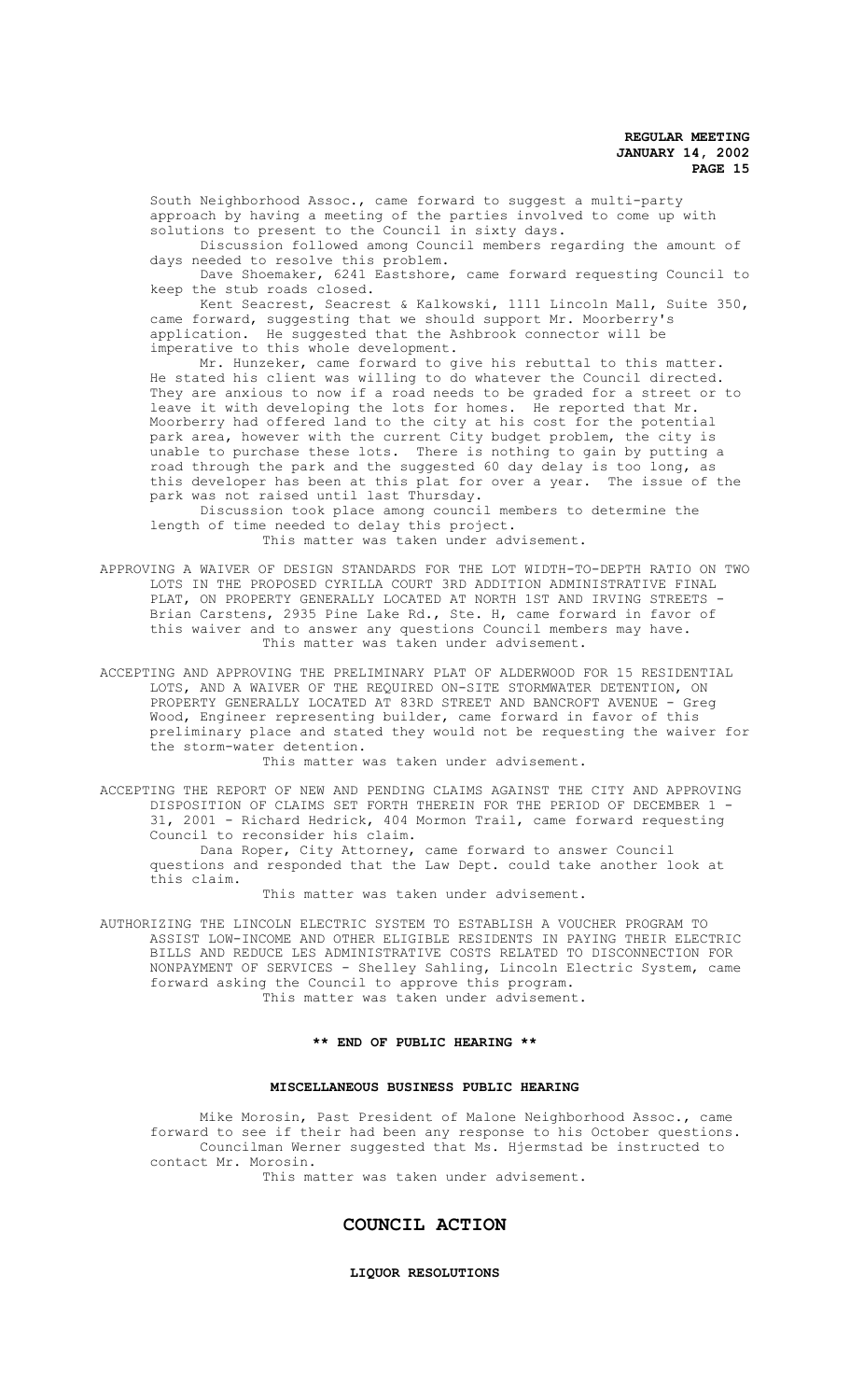|      | MANAGER APPLICATION OF REBECCA P. HASKINS FOR GAS N SHOP INC. DBA "GAS N SHOP" |
|------|--------------------------------------------------------------------------------|
|      | AT THE FOLLOWING LOCATIONS: 4401 N. 27TH STREET, 5500 SUPERIOR                 |
|      | STREET, 3003 N. 70TH STREET, 1140 N. 48TH STREET, 1001 S. 13TH STREET,         |
|      | 5560 S. 48TH STREET SUITE 1, 2142 N. COTNER, 3010 CORNHUSKER HIGHWAY,          |
|      | 400 W. CORNHUSKER HIGHWAY, 1545 CORNHUSKER HIGHWAY, 2801 O STREET, 3201        |
|      | WEST O STREET, 951 WEST O STREET - PRIOR to reading:                           |
| CAMP | Moved to approve this application.                                             |

Motion died for lack of a second.

COOK Moved to deny application of Rebecca P. Haskins.

- Seconded by Werner & tied by the following vote: AYES: Cook, Seng, Werner; NAYS: Camp, McRoy, Svoboda; ABSENT: Friendt. Action on this application will automatically carry over to the Council meeting of 1/28/01.
- MANAGER APPLICATION OF THERESA A. LICHTENBERG FOR WHITEHEAD INC. DBA "U-STOP CONVENIENCE SHOP" AT 8231 EAST O STREET - CLERK read the following resolution, which was introduced by Jon Camp, who moved its adoption for
- approval:<br>A-81304 WHE A-81304 MHEREAS, Whitehead Inc. dba "U-Stop Convenience Shop" located at 8231 East O Street, Lincoln, Nebraska has been approved for a Retail Class "B" liquor license, and now requests that Theresa A. Lichtenberg be named manager;

WHEREAS, Theresa A. Lichtenberg appears to be a fit and proper person to manage said business.

NOW, THEREFORE, BE IT RESOLVED by the City Council of the City of Lincoln, Nebraska:

That after hearing duly had as required by law, consideration of the facts of this application, the Nebraska Liquor Control Act, and the pertinent City ordinances, the City Council recommends that Theresa A. Lichtenberg be approved as manager of this business for said licensee. The City Clerk is directed to transmit a copy of this resolution to the Nebraska Liquor Control Commission.

Introduced by Jon Camp<br>bllowing vote: AYES: Camp, Seconded by Seng & carried by the following vote: AYES: Camp, Cook, McRoy, Seng, Svoboda, Werner; NAYS: None; ABSENT: Friendt.

APPLICATION OF WHITEHEAD OIL COMPANY DBA "U-STOP CONVENIENCE SHOP" FOR A CLASS "D" LIQUOR LICENSE AT 2700 PORTER RIDGE ROAD - CLERK read the following resolution, which was introduced by Jon Camp, who moved its adoption for approval:<br>A-81305 BE

BE IT RESOLVED by the City Council of the City of Lincoln, Nebraska:

That after hearing duly had as required by law, consideration of the facts of this application, the Nebraska Liquor Control Act, and the pertinent City ordinances, the City Council recommends that the application of Whitehead Oil Company dba "U-Stop Convenience Shop" for a Class "D" liquor license at 2700 Porter Ridge Road, Lincoln, Nebraska, for the license period ending April 30, 2002, be approved with the condition that the premise complies in every respect with all city and state regulations. The City Clerk is directed to transmit a copy of this resolution to the Nebraska Liquor Control Commission.

Introduced by Jon Camp

Seconded by Seng & carried by the following vote: AYES: Camp, Cook, McRoy, Seng, Svoboda, Werner; NAYS: None; ABSENT: Friendt.

MANAGER APPLICATION OF BRITANY S. DAVIS FOR WHITEHEAD OIL COMPANY DBA "U-STOP CONVENIENCE SHOP" AT 2700 PORTER RIDGE ROAD - CLERK read the following resolution, which was introduced by Jon Camp, who moved its adoption for approval:<br>A-81306 WHE

WHEREAS, Whitehead Inc. dba "U-Stop Convenience Shop" located at 2700 Porter Ridge Road, Lincoln, Nebraska has been approved for a Retail Class "D" liquor license, and now requests that Britany S. Davis be named manager;

WHEREAS, Britany S. Davis appears to be a fit and proper person to manage said business.

NOW, THEREFORE, BE IT RESOLVED by the City Council of the City of Lincoln, Nebraska:

That after hearing duly had as required by law, consideration of the facts of this application, the Nebraska Liquor Control Act, and the pertinent City ordinances, the City Council recommends that Britany S. Davis be approved as manager of this business for said licensee. The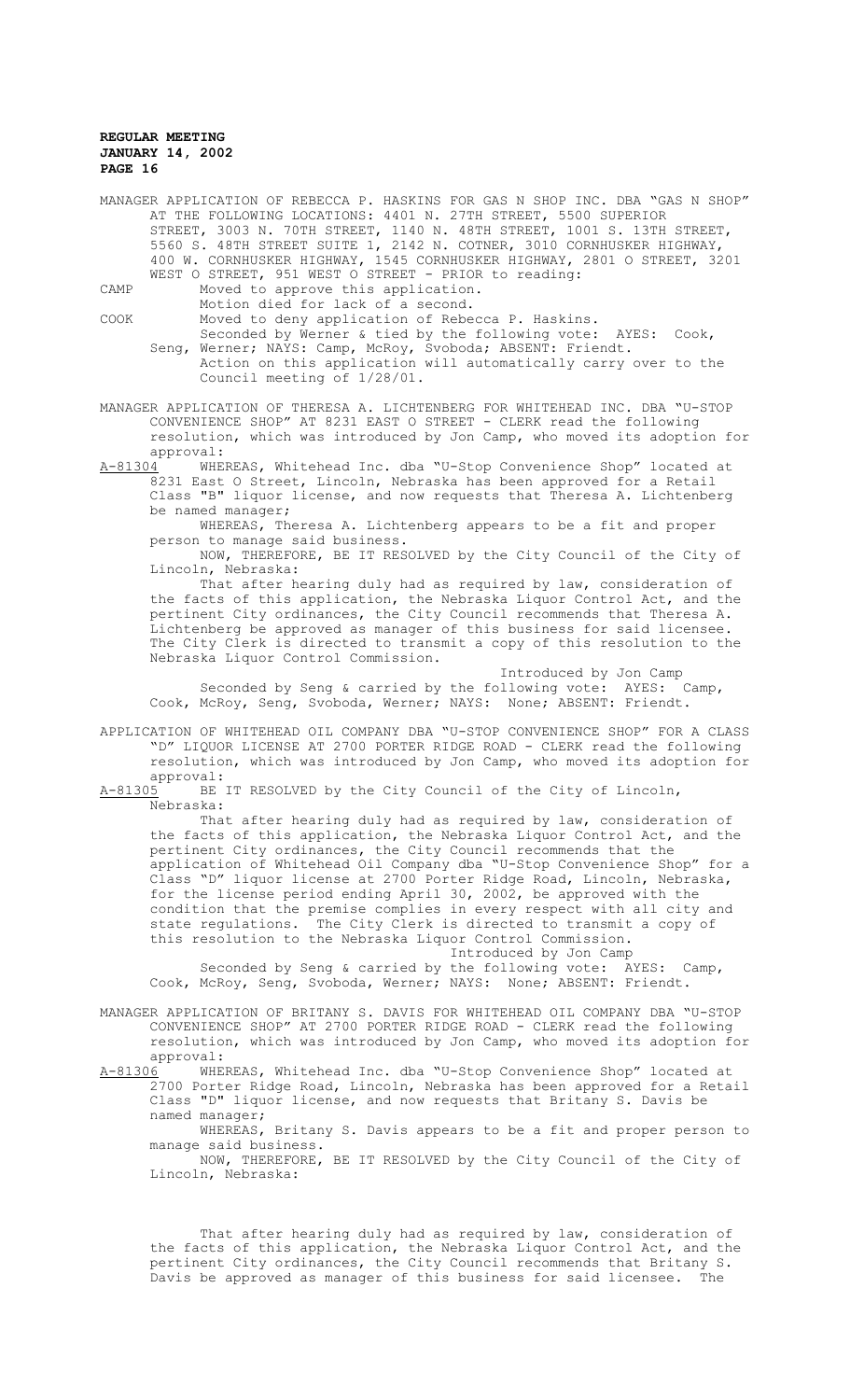City Clerk is directed to transmit a copy of this resolution to the Nebraska Liquor Control Commission.

Introduced by Jon Camp

Seconded by Seng & carried by the following vote: AYES: Camp, Cook, McRoy, Seng, Svoboda, Werner; NAYS: None; ABSENT: Friendt.

APPLICATION OF WILDERNESS RIDGE LLC DBA "WILDERNESS RIDGE GOLF COURSE" FOR A LIQUOR CATERING LICENSE AT 1800 WILDERNESS WOODS PLACE - CLERK read the following resolution, introduced by Jon Camp, who moved its adoption for approval:<br><u>A-81307</u> BE

BE IT RESOLVED by the City Council of the City of Lincoln, Nebraska:

That after hearing duly had as required by law, consideration of the facts of this application, the Nebraska Liquor Control Act, and the pertinent City ordinance, the City Council recommends that the .<br>application of Wilderness Ridge LLC dba "Wilderness Ridge Golf Course" for the issuance of a Catering Permit to the existing liquor license, located at 1800 Wilderness Woods Place, Lincoln, Nebraska, be approved with the condition that the premise complies in every respect with all city and state regulations.

BE IT FURTHER RESOLVED that a copy of this resolution be transmitted by the City Clerk to the Nebraska Liquor Control Commission. Introduced by Jon Camp

Seconded by Seng & carried by the following vote: AYES: Camp, Cook, McRoy, Seng, Svoboda, Werner; NAYS: None; ABSENT: Friendt.

#### **ORDINANCES - 2ND READING**

- ACCEPTING THE OFFER OF EIGER CORP. TO DEDICATE THE RIGHT-OF-WAY FOR SOUTH 91ST STREET LOCATED BETWEEN PINE LAKE ROAD AND NEBRASKA HIGHWAY 2 - CLERK read an ordinance, introduced by Jon Camp, Accepting the offer of Eiger Corp. to dedicate the right-of-way for South 91st Street located between Pine Lake Road and Nebraska Highway 2, the second time.
- CHANGE OF ZONE 3345 APPLICATION OF WHITEHEAD OIL COMPANY FOR A CHANGE OF ZONE FROM H-1 INTERSTATE COMMERCIAL TO H-3 HIGHWAY COMMERCIAL ON PROPERTY GENERALLY LOCATED ON THE SOUTHEAST CORNER OF NORTH 56TH STREET AND INTERSTATE 80 - CLERK read an ordinance, introduced by Jon Camp, Application of Whitehead Oil Company for a Change of Zone from H-1 Interstate Commercial to H-3 Highway Commercial on property generally located on the southeast corner of North 56th Street and Interstate 80, the second time.
- CHANGE OF ZONE 3347 AMENDING SECTION 27.69.160 OF THE LINCOLN MUNICIPAL CODE TO PROVIDE FOR INCREASED SQUARE FOOTAGE OF SIGNAGE AND PLACEMENT OF A SIGN IN A REQUIRED YARD IN CONNECTION WITH A SPECIAL PERMIT FOR A PARKING LOT - CLERK read an ordinance, introduced by Jon Camp, Amending Section 27.69.160 of the Lincoln Municipal Code for a Change of Zone to provide for increased square footage of signage and placement of a sign in a required yard in connection with a Special Permit for a parking lot, the second time.
- AMENDING TITLE 26 OF THE LINCOLN MUNICIPAL CODE TO MODIFY THE DEFINITIONS OF "COMMUNITY WASTEWATER SYSTEM" AND "INDIVIDUAL WASTEWATER SYSTEM" TO BE CONSISTENT WITH RECENT AMENDMENTS TO TITLE 24 TO IMPLEMENT STATE REGULATORY REGULATIONS - CLERK read an ordinance, introduced by Jon Camp, Amending Title 26 of the Lincoln Municipal Code to modify the definitions of "Community Wastewater System" and "Individual wastewater system" to be consistent with recent amendments to Title 24 to implement state regulatory regulations, the second time.

AMENDING THE PAY SCHEDULES OF EMPLOYEES WHOSE CLASSIFICATIONS ARE ASSIGNED TO THE PAY RANGE PREFIXED BY THE LETTER "M" BY CREATING THE POSITIONS OF "ANTELOPE VALLEY PROJECT MANAGER," "ASSISTANT HEALTH DIRECTOR," AND "RESOURCE & PROGRAM DEVELOPMENT COORDINATOR." - PRIOR to reading,<br>SVOBODA Moved to suspend council rules to have 3 Reading and Action Moved to suspend council rules to have 3 Reading and Action on this date.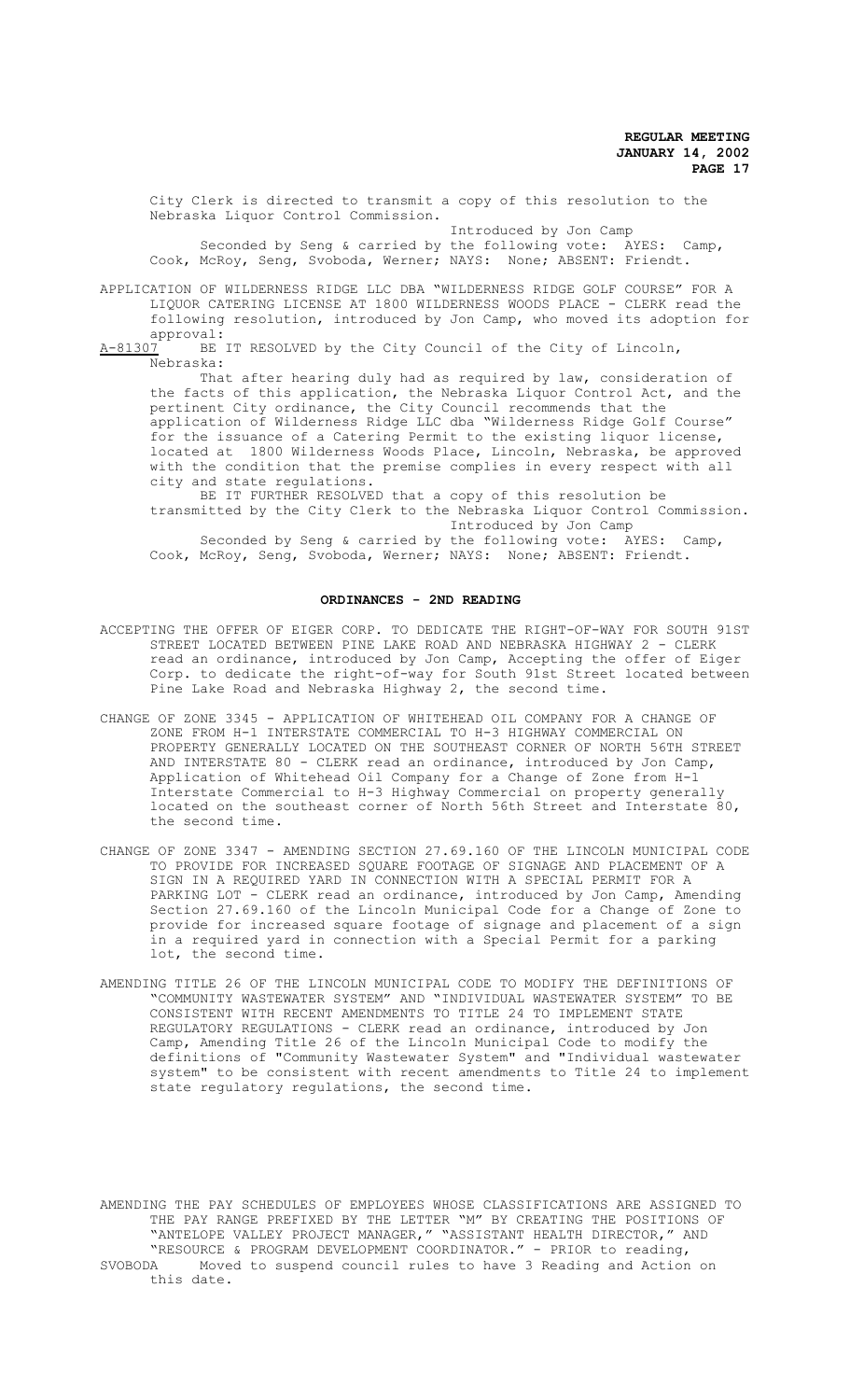Seconded by Seng & carried by the following vote: AYES: Cook, McRoy, Seng, Svoboda, Werner; NAYS: None; ABSENT: Camp & Friendt. CLERK Read an ordinance, introduced by Jon Camp, Amending the pay schedules of employees whose classifications are assigned to the pay range prefixed by the letter "M" by creating the positions of "Antelope Valley Project Manager," "Assistant Health Director," and "Resource & Program Development Coordinator", the second time. **(See further Council Action under ORDINANCES - 3RD READING.)**

- AMENDING THE PAY SCHEDULES OF EMPLOYEES WHOSE CLASSIFICATIONS ARE ASSIGNED TO THE PAY RANGE PREFIXED BY THE LETTER "A" BY CREATING THE POSITION OF "PARKS OPERATIONS COORDINATOR." - CLERK read an ordinance, introduced by Jon Camp, Amending the pay schedules of employees whose classification are assigned to the pay range prefixed by the Letter "A" by creating the position of Parks Operations Coordinator, the second time.
- CHANGE OF ZONE 3340 APPLICATION OF U.S. BANK FOR A CHANGE OF ZONE FROM R-1 RESIDENTIAL TO B-1 LOCAL BUSINESS ON PROPERTY GENERALLY LOCATED AT SOUTH 27TH STREET AND WOODS BOULEVARD - CLERK read an ordinance, introduced by Jon Camp, for an Application of U.S. Bank for a Change of Zone from R-1 Residential to B-1 local business on property generally located at South 27th Street and Woods Blvd., the second time.
- CHANGE OF ZONE 3337 APPLICATION OF PATRICK MOORBERRY FOR A CHANGE OF ZONE FROM AGR AGRICULTURAL RESIDENTIAL TO R-1 RESIDENTIAL AND R-3 RESIDENTIAL ON PROPERTY GENERALLY LOCATED AT SOUTH 80TH STREET BETWEEN PINE LAKE ROAD AND OLD CHENEY ROAD - Prior to reading:

CAMP Moved to continue Public Hearing with action on 2/11/02. Seconded by Seng & carried by the following vote: AYES: Cook, McRoy, Seng, Svoboda, Werner; NAYS: None; ABSENT: Camp & Friendt.

CLERK Read an ordinance, introduced by Jon Camp, for the application of Patrick Moorberry for a Change of Zone from AGR Agricultural Residential to R-1 Residential and R-3 Residential on property generally located at South 80th Street between Pine Lake Road and Old Cheney Road, the second time.

#### **RESOLUTIONS**

APPLICATION OF ST. PATRICK'S CHURCH OF 6126 MORRILL AVE. TO CONDUCT A LOTTERY WITHIN THE CITY OF LINCOLN FROM JANUARY 27, 2002 THROUGH MARCH 16, 2002 CLERK Read a resolution, introduced by Jonathan Cook, who moved its

adoption:<br>A-81308 WHE WHEREAS, St. Patrick's Church has made application for a permit to conduct a lottery in the City of Lincoln pursuant to Chapter 9.32 of the Lincoln Municipal Code; and

WHEREAS, said application complies with all of the requirements of Section 9.32.030 of the Lincoln Municipal Code.

NOW, THEREFORE, BE IT RESOLVED by the City Council of the City of Lincoln, Nebraska:

That, after public hearing duly had as required by Section 9.32.050 of the Lincoln Municipal Code, the City Council does hereby grant a permit to St. Patrick's Church to conduct a lottery in the City of Lincoln in accordance with the application filed by Stan Fraas. The City Clerk is directed to issue a permit upon the payment by the applicant of the required fee, said permit to be valid only for the specific lotteries described in said application and only for a period of one year from the date of approval of this resolution. Said permit shall be subject to all of the conditions and requirements of Chapter 9.32 of the Lincoln Municipal Code.

BE IT FURTHER RESOLVED that pursuant to Section 9.32.080 of the Lincoln Municipal Code, a tax of 5% is imposed upon the gross proceeds received from the sale of raffle chances or tickets within the City of Lincoln, which tax shall be due no later than sixty (60) days after the conclusion of each raffle to be conducted hereunder, and if unpaid at that time, shall thereafter be delinquent.

Introduced by Jonathan Cook Seconded by Svoboda & carried by the following vote: AYES: Cook,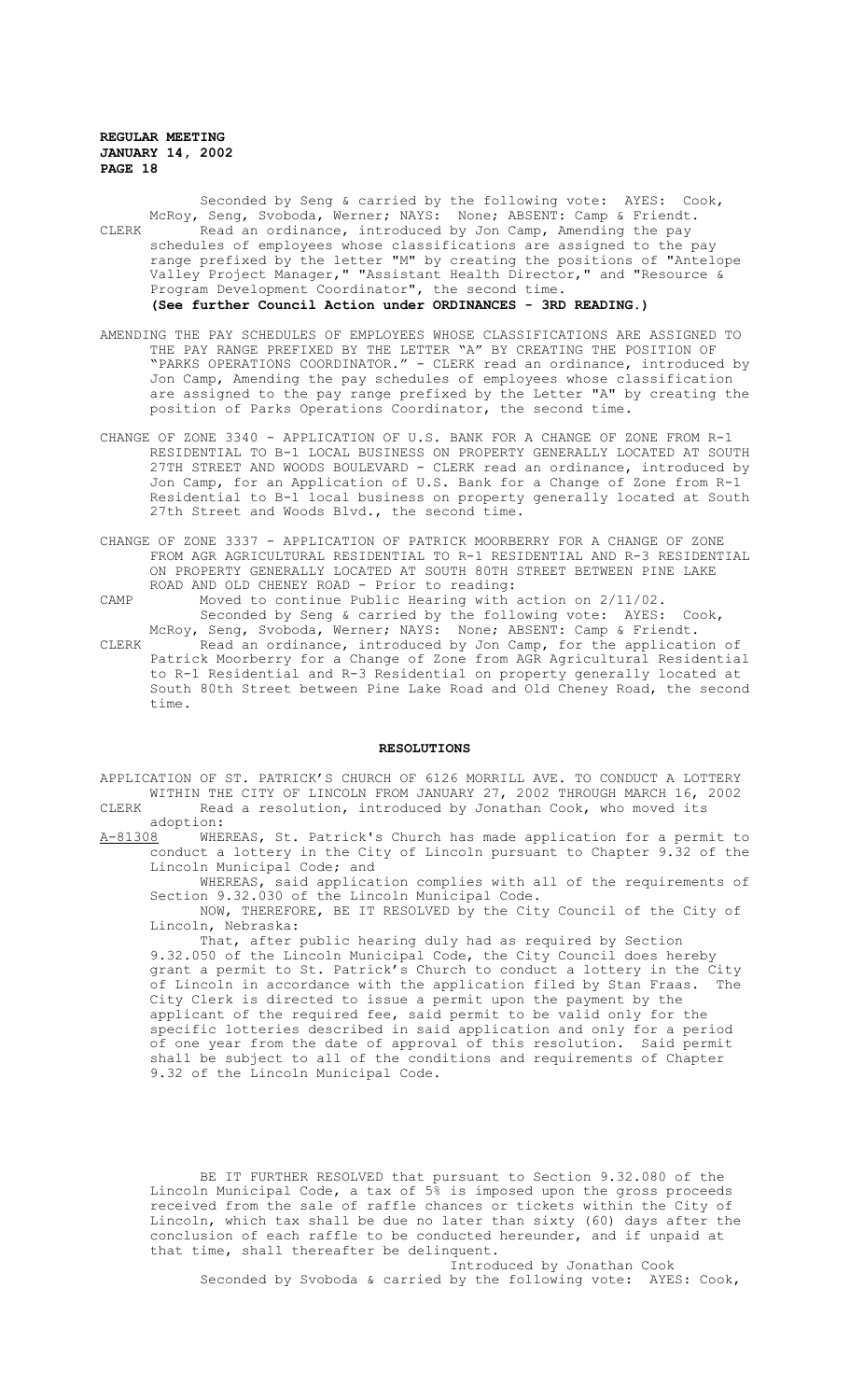McRoy, Seng, Svoboda, Werner; NAYS: None; ABSENT: Camp & Friendt. APPROVING A WAIVER OF DESIGN STANDARDS FOR THE LOT WIDTH-TO-DEPTH RATIO ON TWO LOTS IN THE PROPOSED CYRILLA COURT 3RD ADDITION ADMINISTRATIVE FINAL PLAT, ON PROPERTY GENERALLY LOCATED AT NORTH 1ST AND IRVING STREETS - CLERK Read a resolution, introduced by Jonathan Cook, who moved its adoption:<br>A-81309 WHE WHEREAS, the Administrative Final Plat of Cyrilla Court 3rd Addition was previously approved by the City of Lincoln; and WHEREAS, one of the conditions of approval of said Administrative Final Plat was the requirement of the Land Subdivision Ordinance § 26.23.140(a) that a lot shall have a maximum depth of three times its width; and WHEREAS, applicant has requested a modification to waive said requirement for Lots 2 and 3, pursuant to § 26.31.010 of the Lincoln Municipal Code; and WHEREAS, the Planning Commission has reviewed said request and has made recommendations thereon; and WHEREAS, the City Council finds that the strict application of all requirements would result in actual difficulties or substantial hardship or injustice to the property owner. NOW, THEREFORE, BE IT RESOLVED by the City of Lincoln, Nebraska: That the requirement of the Administrative Final Plat of Cyrilla Court 3rd Addition relating to the lot width to depth ratio in Lots 2 and 3, is hereby waived. All other conditions for approval of the Administrative Final Plat of Cyrilla Court 3rd Addition shall remain in full force and effect. Introduced by Jonathan Cook Seconded by Seng & carried by the following vote: AYES: Cook, McRoy, Seng, Svoboda, Werner; NAYS: None; ABSENT: Camp & Friendt. ACCEPTING AND APPROVING THE PRELIMINARY PLAT OF PARKER'S LANDING FOR 115 RESIDENTIAL LOTS AND TWO OUTLOTS, AND WAIVER OF THE DESIGN STANDARDS TO ALLOW SANITARY SEWER TO FLOW OPPOSITE STREET GRADES, ON PROPERTY GENERALLY LOCATED AT SOUTH 80TH STREET BETWEEN PINE LAKE ROAD AND OLD CHENEY ROAD - PRIOR to reading: COOK Moved to continue Public Hearing with action on 2/11/02. Seconded by Werner & carried by the following vote: AYES: Cook, McRoy, Seng, Svoboda, Werner; NAYS: None; ABSENT: Camp & Friendt. ACCEPTING AND APPROVING THE PRELIMINARY PLAT OF ALDERWOOD FOR 15 RESIDENTIAL LOTS, AND A WAIVER OF THE REQUIRED ON-SITE STORMWATER DETENTION, ON PROPERTY GENERALLY LOCATED AT 83RD STREET AND BANCROFT AVENUE - CLERK read a resolution, introduced by Jonathan Cook, who moved its adoption: A-81310 MHEREAS, Alderman Builders has submitted the preliminary plat of ALDERWOOD for acceptance and approval; and WHEREAS, the Lincoln City - Lancaster County Planning Commission has reviewed said preliminary plat and made recommendations as contained in the letter dated November 1, 2001, which is attached hereto as Exhibit "A". NOW, THEREFORE, BE IT RESOLVED by the City Council of the City of Lincoln, Nebraska: That the preliminary plat of ALDERWOOD, located at approximately 83rd Street and Bancroft Avenue as submitted by Alderman Builders is hereby accepted and approved, subject to the terms and conditions set forth in Exhibit "A", which is attached hereto and made a part of this resolution as though fully set forth verbatim. Introduced by Jonathan Cook Seconded by Seng & carried by the following vote: AYES: Cook, McRoy, Seng, Svoboda, Werner; NAYS: None; ABSENT: Camp & Friendt. ACCEPTING THE REPORT OF NEW AND PENDING CLAIMS AGAINST THE CITY AND APPROVING DISPOSITION OF CLAIMS SET FORTH THEREIN FOR THE PERIOD OF DECEMBER 1 - 31, 2001 - PRIOR to reading:<br>SVOBODA Moved to amend Bill No. Moved to amend Bill No. 02R-2 and have action on Richard Hedrick's Claim in two weeks on 1/28/02. Seconded by Cook & carried by the following vote: AYES: Cook,

McRoy, Seng, Svoboda, Werner; NAYS: None; ABSENT: Camp & Friendt.<br>CLERK Read a resolution, introduced by Jonathan Cook, who moved it Read a resolution, introduced by Jonathan Cook, who moved its adoption as amended:<br>A-81311 BE IT RESOLVED

BE IT RESOLVED by the City Council of the City of Lincoln,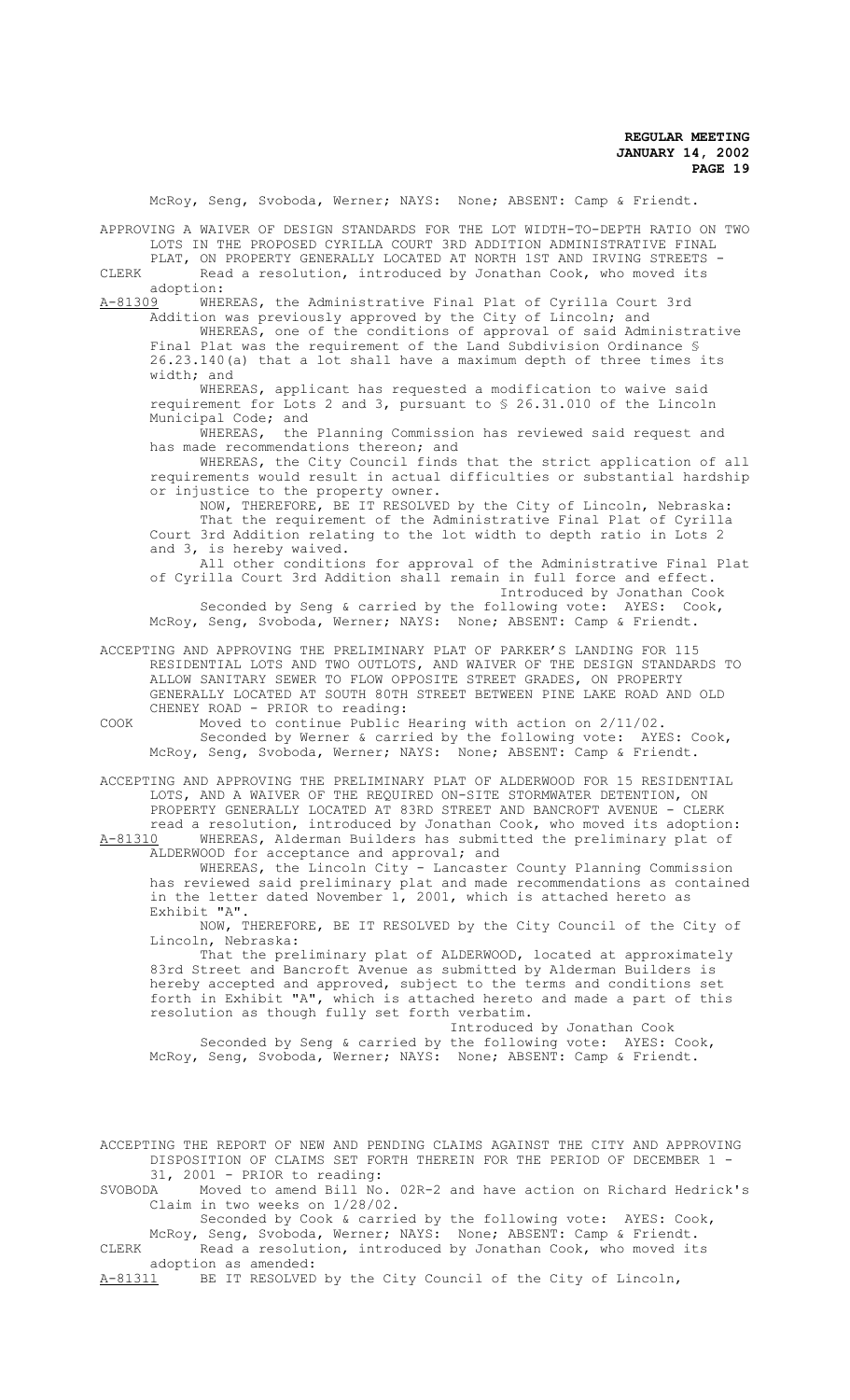Nebraska: That the claims listed in the attached report, marked as Exhibit "A", dated January 2, 2002, of various new and pending tort claims filed against the City of Lincoln with the Office of the City Attorney or the Office of the City Clerk, as well as claims which have been disposed of, are hereby received as required by Neb. Rev. Stat. § 13-905 (Reissue 1997). The dispositions of claims by the Office of the City Attorney, as shown by the attached report, are hereby approved:<br>
<u>DENIED</u><br>
Richard A. Eastep d/b/a Eastep's Wheels, Inc. \$56,102.00 Jessi Gray \$ 943.17<br>
Auto-Owners Insurance (Richard & Laveda Eastep Gary Wimmer 1,700.00 Richard A. Eastep d/b/a Eastep's Wheels, Inc. \$56,102.00 Jessi Gray \$ 943.17<br>Auto-Owners Insurance (Richard & Laveda Eastep Gary Wimmer 1,700.00<br>Eastep's Wheels Inc., Insured) 16,304.14 Andrea Gaither 70.00<br>Karen Kammann Auto-Owners Insurance (Richard & Laveda Eastep 16,304.14 Eastep's Wheels Inc., Insured) 16,304.14 Andrea Gaither 70.00 Karen Kammann NAS<br>Rex Miller 20,000.00 Rex Miller 20,000.00<br>
Rex Miller 20,000.00<br>
Jennifer Melton NAS Jennifer Melton NAS\* Allied Insurance (Jodi Walker, Insured) Richard Hedrick 50.00 example and the state of the state of the state of the state of the state of the state of the state of the state of the state of the state of the state of the state of the state of the state of the state of the state of th Mary Secor James E. Warren, Personal Representative of the Estate of Louise S. Warren 1992.<br>Carlo 6,595.10<br>orgia Schroeder (267.23) Georgia Schroeder 267.23<br>Stacy Erdman 267.23<br>263.00 Stacy Erdman \* No Amount Specified. The City Attorney is hereby directed to mail to the various claimants listed herein a copy of this resolution which shows the final disposition of their claim. Introduced by Jonathan Cook Seconded by Cook & carried by the following vote: AYES: Cook, McRoy, Seng, Svoboda, Werner; NAYS: None; ABSENT: Camp & Friendt. REAPPOINTING STEVE MASTERS TO THE DISTRICT ENERGY CORPORATION FOR A TWO-YEAR TERM EXPIRING DECEMBER 31, 2003. - CLERK read a resolution, introduced by Jonathan Cook, who moved its adoption:<br>A-81312 BE IT RESOLVED by the City Council BE IT RESOLVED by the City Council of the City of Lincoln, Nebraska: That the reappointment of Steve Masters to the District Energy Corporation for a two-year term expiring December 31, 2003 is hereby approved. Introduced by Jonathan Cook Seconded by Seng & carried by the following vote: AYES: Cook, McRoy, Seng, Svoboda, Werner; NAYS: None; ABSENT: Camp & Friendt. AUTHORIZING THE LINCOLN ELECTRIC SYSTEM TO ESTABLISH A VOUCHER PROGRAM TO ASSIST LOW-INCOME AND OTHER ELIGIBLE RESIDENTS IN PAYING THEIR ELECTRIC BILLS AND REDUCE LES ADMINISTRATIVE COSTS RELATED TO DISCONNECTION FOR NONPAYMENT OF SERVICES - CLERK read a resolution, introduced by Jonathan Cook, who moved its adoption:<br>A-81313 A RESOLUTION authorizing A-RESOLUTION authorizing the Lincoln Electric System (LES) to implement the LES Energy Assistance Program as set forth and described in LES Administrative Board Resolution 2001-25. WHEREAS, pursuant to Article II, Section 1 of the Charter of the City of Lincoln, the City has the power to promote the public health, safety, convenience, comfort, and general interest and welfare; and WHEREAS, the LES Administrative Board has determined that a voucher program to assist low-income residents and other eligible customers in keeping current with their monthly electric bills during extreme weather conditions can reduce hardships to such residents while at the same time reducing administrative costs relating to disconnection of those unable to pay their bills; and WHEREAS, the LES Administrative Board, through LES Resolution 2001-25, has proposed a voucher system to be funded by LES and administered by local human services agencies and programs; and WHEREAS, the LES Administrative Board has requested City Council authorization to proceed with said program; and WHEREAS, the City Council finds that implementation of such a program will promote the health and welfare and, at the same time, enable LES to render more efficient service to those in its service area and enable it to better discharge its duties to the public. NOW, THEREFORE, BE IT RESOLVED by the City Council of the City of Lincoln, Nebraska: That the LES Energy Assistance Program, as set forth in LES Resolution 2001-25 is hereby authorized and approved. Funding of said program in future years shall be reviewed and approved as part of the LES operating budget. The City Clerk is directed to transmit one fully executed copy of this Resolution to the LES Administrator and CEO.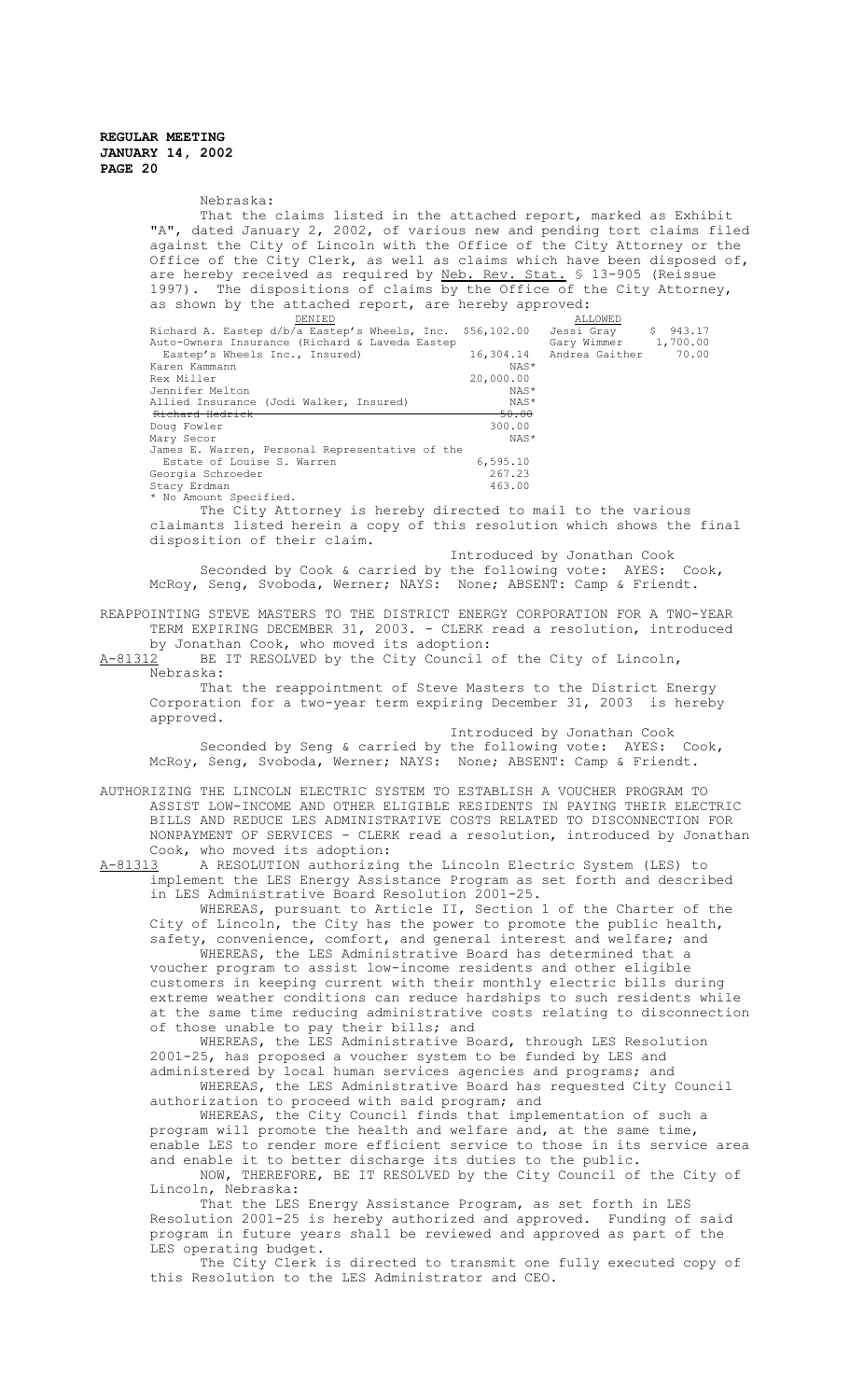Introduced by Jonathan Cook Seconded by Svoboda & carried by the following vote: AYES: Cook, McRoy, Seng, Svoboda, Werner; NAYS: None; ABSENT: Camp & Friendt.

SETTING THE HEARING DATE OF MONDAY, JANUARY 28, 2002 AT 5:30 P.M. FOR MANAGER APP. OF BARBARA J. FELKER FOR NEBRASKA ENTERTAINMENT LLC, DBA FOX & HOUND, LOCATED AT 201 N. 8TH STREET - CLERK read a resolution, introduced by Jonathan Cook, who moved its adoption:

A-81314 BE IT RESOLVED by the City Council, of the City of Lincoln, that a hearing date is hereby fixed for Monday, January 28, 2002 at 5:30 p.m. or as soon thereafter as possible in the City Council Chambers, County-City Building, 555 S. 10th St., Lincoln, NE, for the purpose of considering the Mgr. App. of Barbara J. Felker for Nebraska Entertainment LLC, dba Fox & Hound located at 201 N. 8th Street. If the Police Dept. is unable to complete the investigation by said time, a new hearing date will be set.

Introduced by Jonathan Cook Seconded by Seng & carried by the following vote: AYES: Cook, McRoy, Seng, Svoboda, Werner; NAYS: None; ABSENT: Camp & Friendt.

SETTING THE HEARING DATE OF MONDAY, JANUARY 28, 2002 AT 5:30 P.M. FOR APP. OF MAKING MOVES ENTERTAINMENT INC., DBA "STIFFLERS" FOR A CLASS "C" LIQUOR LICENSE, LOCATED AT 1339 O" STREET - CLERK read a resolution, introduced by Jonathan Cook, who moved its adoption:<br>A-81315 BE IT RESOLVED by the City Council,

BE IT RESOLVED by the City Council, of the City of Lincoln, that a hearing date is hereby fixed for Monday, January 28, 2002 at 5:30 p.m. or as soon thereafter as possible in the City Council Chambers, County-City Building, 555 S. 10th St., Lincoln, NE, for the purpose of considering the App. of Making Moves Entertainment Inc., dba "Stifflers", located at 1339 "O" St. If the Police Dept. is unable to complete the investigation by

said time, a new hearing date will be set.

Introduced by Jonathan Cook Seconded by Seng & carried by the following vote: AYES: Cook, McRoy, Seng, Svoboda, Werner; NAYS: None; ABSENT: Camp & Friendt.

- SETTING THE HEARING DATE OF MONDAY, FEBRUARY 4, 2002 AT 1:30 P.M. FOR APP. OF BRICKTOP ENTERTAINMENT INC. DBA "BRICKTOP" FOR A CLASS "C" LIQUOR LICENSE, LOCATED AT 1427 "O" STREET - CLERK read a resolution, introduced by Jonathan Cook, who moved its adoption:
- A-81316 BE IT RESOLVED by the City Council, of the City of Lincoln, that a hearing date is hereby fixed for Monday, February 4, 2002 at 1:30 p.m. or as soon thereafter as possible in the City Council Chambers, County-City Building, 555 S. 10th St., Lincoln, NE, for the purpose of considering the App. of Bricktop Entertainment Inc. dba "Bricktop", located at 1427 "O" Street.

If the Police Dept. is unable to complete the investigation by said time, a new hearing date will be set.

Introduced by Jonathan Cook Seconded by Seng & carried by the following vote: AYES: Cook, McRoy, Seng, Svoboda, Werner; NAYS: None; ABSENT: Camp & Friendt.

- SPECIAL PERMIT 1946 APPLICATION OF RIDGE DEVELOPMENT COMPANY AND SOUTHVIEW, INC. TO DEVELOP STONE RIDGE ESTATES COMMUNITY UNIT PLAN CONSISTING OF 10 SINGLE FAMILY ATTACHED RESIDENTIAL UNITS ON PROPERTY GENERALLY LOCATED NORTHWEST OF THE INTERSECTION OF SOUTH 27TH STREET AND YANKEE HILL ROAD CLERK Read a resolution, introduced by Jon Camp, who moved its
- adoption:<br>A-81318 WHEI WHEREAS, Ridge Development Company and Southview, Inc. have submitted an application designated as Special Permit No. 1946 for authority to develop Stone Ridge Estates Community Unit Plan consisting of 10 single family attached residential units on property located northwest of the intersection of South 27th Street and Yankee Hill Road, and legally described to wit:

A portion of Lot 80 I.T., located in the Southeast Quarter of Section 24, Township 9 North, Range 6 East of the 6th P.M., Lancaster County, Nebraska, and more particularly described as follows: Commencing at the southwest corner of said Lot 80 I.T., said point being 33.00 feet north of the southeast corner of said Southeast Quarter; thence on an assumed bearing of south 89 degrees 38 minutes 45 seconds east along the south line of said Lot 80 I.T., and also along the north right-of-way line of Yankee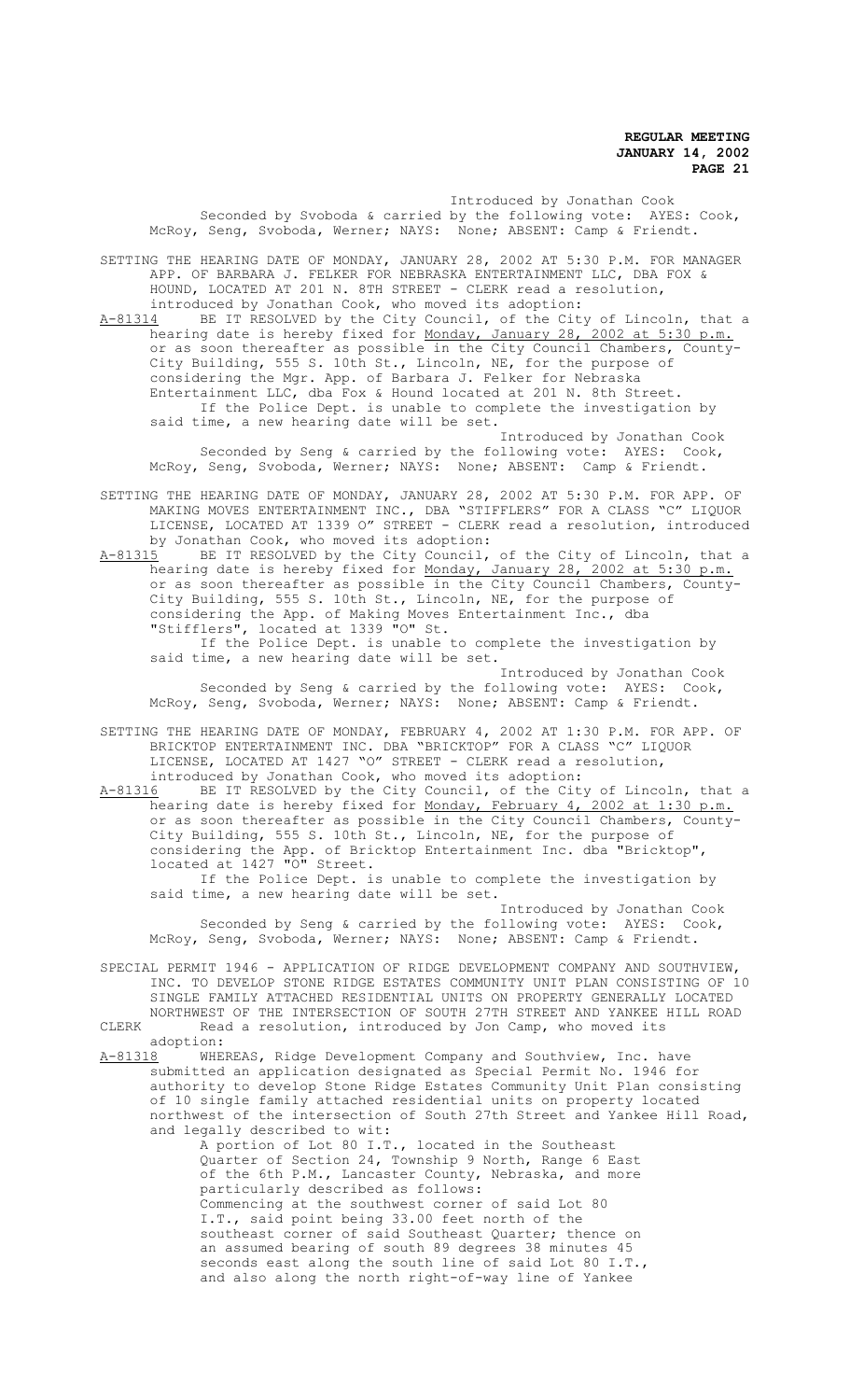> Hill Road, said line being 33.00 feet north of and parallel with the south line of said Southeast Quarter, a distance of 864.71 feet to a point, said point being the true point of beginning; thence north 00 degrees 21 minutes 15 seconds east, a distance of 67.81 feet to a point; thence north 31 degrees 56 minutes 59 seconds east, a distance of 23.22 feet to a point; thence north 04 degrees 05 minutes 20 seconds east, a distance of 37.08 feet to a point; thence north 18 degrees 26 minutes 58 seconds east, a distance of 24.06 feet to a point; thence north 34 degrees 24 minutes 10 seconds east, a distance of 42.83 feet to a point; thence north 42 degrees 54 minutes 11 seconds east, a distance of 32.66 feet to a point; thence north 61 degrees 56 minutes 51 seconds east, a distance of 24.42 feet to a point; thence north 79 degrees 07 minutes 24 seconds east, a distance of 58.94 feet to a point; thence north 65 degrees 34 minutes 27 seconds east, a distance of 51.81 feet to a point; thence north 19 degrees 59 minutes 55 seconds east, a distance of 36.47 feet to a point; thence north 42 degrees 54 minutes 11 seconds east, a distance of 34.16 feet to a point; thence north 43 degrees 37 minutes 37 seconds east, a distance of 55.42 feet to a point; thence north 69 degrees 41 minutes 33 seconds east, a distance of 99.76 feet to a point; thence along a curve in a clockwise direction, having a radius of 570.00 feet, arc length of 264.33 feet, delta angle of 26 degrees 34 minutes 12 seconds, chord bearing of south 12 degrees 55 minutes 52 seconds east, and a chord length of 261.97 feet to a point of tangency; thence south 00 degrees 21 minutes 15 seconds west, a distance of 131.92 feet to a point of intersection with the south line of said Lot 80 I.T.; thence north 89 degrees 38 minutes 45 seconds west along the south line of said Lot 80 I.T., said line being the north right-of-way of Yankee Hill Road, said line being 33.00 feet north of and parallel with the south line of said Southeast Quarter, a distance of 421.33 feet to the true point of beginning, said tract contains a calculated area of 114,909.21 square feet or 2.64 acres, more or less;

WHEREAS, the real property adjacent to the area included within the site plan for this community unit plan will not be adversely affected; and

WHEREAS, said site plan together with the terms and conditions hereinafter set forth are consistent with the intent and purpose of Title 27 of the Lincoln Municipal Code to promote the public health, safety, and general welfare.

NOW, THEREFORE, BE IT RESOLVED by the City Council of the City of Lincoln, Nebraska:

That the application of Ridge Development Company and Southview, Inc., hereinafter referred to as "Permittee", to develop Stone Ridge Estates Community Unit Plan, on the property legally described above, be and the same is hereby granted under the provisions of Section 27.63.320 and Chapter 27.65 of the Lincoln Municipal Code upon condition that construction and operation of said community unit plan be in strict compliance with said application, the site plan, and the following additional express terms, conditions, and requirements:

1. This permit approves a community unit plan consisting of ten single-family attached residential units.<br>2. Before receiving building per

Before receiving building permits:

- a. The Construction plans must conform to the approved plans.
- b. Final plats within the area of this community unit plan must be approved by the City.

3. Before occupying the buildings all development and

construction must be completed in conformance with the approved plans.<br>4. All privately-owned improvements shall be permanently All privately-owned improvements shall be permanently

maintained by the owner or an appropriately established property owners association approved by the City Attorney.

5. The site plan approved by this permit shall be the basis for all interpretations of setbacks, yards, locations of buildings, location of parking and circulation elements, and similar matters.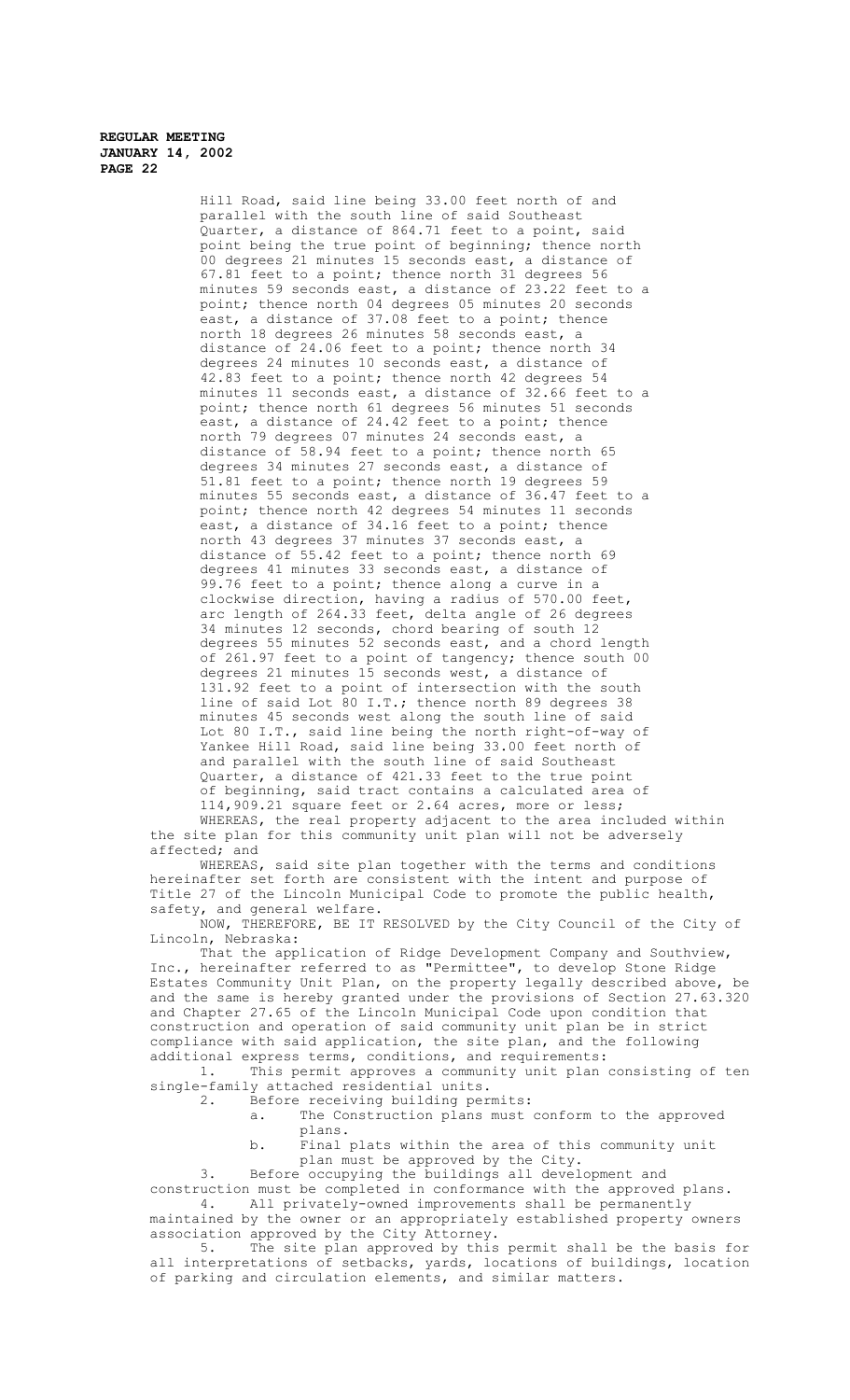6. The terms, conditions, and requirements of this resolution shall be binding and obligatory upon the Permittee, their successors, and assigns. The building official shall report violations to the City Council which may revoke the special permit or take such other action as may be necessary to gain compliance.<br>7. The Permittee shall sign

The Permittee shall sign and return the City's letter of acceptance to the City Clerk within 30 days following approval of the special permit, provided, however, said 30-day period may be extended up to six months by administrative amendment. The City Clerk shall file a copy of the resolution approving the special permit and the letter of acceptance with the Register of Deeds, filing fees therefor to be paid in advance by the Permittee.

Introduced by Jon Camp Seconded by Seng & carried by the following vote: AYES: Camp, Cook, McRoy, Seng, Svoboda, Werner; NAYS: None; ABSENT: Friendt.

ACCEPTING AND APPROVING THE PRELIMINARY PLAT OF STONE RIDGE ESTATES CONSISTING OF 352 LOTS AND FIVE OUTLOTS WITH A WAIVER OF THE CURB AND GUTTER REQUIREMENT ALONG SOUTH 27TH STREET ON PROPERTY GENERALLY LOCATED

NORTHWEST OF THE INTERSECTION OF SOUTH 27TH STREET AND YANKEE HILL ROAD CLERK Read a resolution, introduced by Jon Camp, who moved its

adoption:<br>A-81319 WHE

WHEREAS, Ridge Development Company and Southview, Inc. have

submitted the preliminary plat of STONE RIDGE ESTATES for acceptance and approval; and

WHEREAS, the Lincoln City - Lancaster County Planning Commission has reviewed said preliminary plat and made recommendations as contained in the letter dated November 30, 2001, which is attached hereto as Exhibit "A".

NOW, THEREFORE, BE IT RESOLVED by the City Council of the City of Lincoln, Nebraska:

That the preliminary plat of STONE RIDGE ESTATES, generally located northwest of the intersection of South 27th Street and Yankee Hill Road as submitted by Ridge Development Company and Southview, Inc. is hereby accepted and approved, subject to the terms and conditions set forth in Exhibit "A", which is attached hereto and made a part of this resolution as though fully set forth verbatim.

BE IT FURTHER RESOLVED that the City Council finds that the tract to be subdivided is surrounded by such development or unusual conditions that strict application of the subdivision requirements would result in actual difficulties or substantial hardship and the following

modifications to the subdivision requirements are therefore approved: The requirement of § 26.27.010 of the Lincoln Municipal Code that streets within the subdivision be paved with curb and gutters is hereby waived in that portion of South 27th Street adjacent to this development.

Introduced by Jon Camp

Seconded by Seng & carried by the following vote: AYES: Camp, Cook, McRoy, Seng, Svoboda, Werner; NAYS: None; ABSENT: Friendt.

## **PETITIONS & COMMUNICATIONS**

## THE FOLLOWING WERE REFERRED TO PLANNING DEPT.:

Change of Zone 3338 - App. of Engineering Design Consultants, L.L.C. to change from AG to R-3 at S. 56th Street and Pine Lake Rd. Change of Zone 3339 - App. of Engineering Design Consultants, L.L.C. to change from AG to 0-3 at S. 56th & Pine Lake Road.

Change of Zone 3351 - App. of Jake Von Busch to change from H-4 to I-1 at SW 5th & West "A" Street.

Change of Zone 3352 - App. of Nebraska Independent Auto Dealers Assoc. to add a new section to the Lincoln Municipal Code numbered 27.70.060 to allow for storage of vehicles for sale in the front yard in the B-3, H-2, H-3 and I-2 zoning districts.

Special Permit 1930 - App. of Engineering Design Consultants, L.L.C. for a CUP under R-3 with 375 units at S. 56th St. & Pine Lake Road.

Special Permit 1954 - App. of Qwest Wireless, L.L.C. to construct a broadcast tower for the purpose of wireless telecommunication at 5801 S. 84th Street.

Special Permit 1955 - App. of Qwest Wireless, L.L.C. to construct a broadcast tower for the purpose of wireless telecommunications at 445 NW 48th Street.

Use Permit No. 141 - App. of Engineering Design Consultants, L.L.C. to allow office development at S. 56th & Pine Lake Road.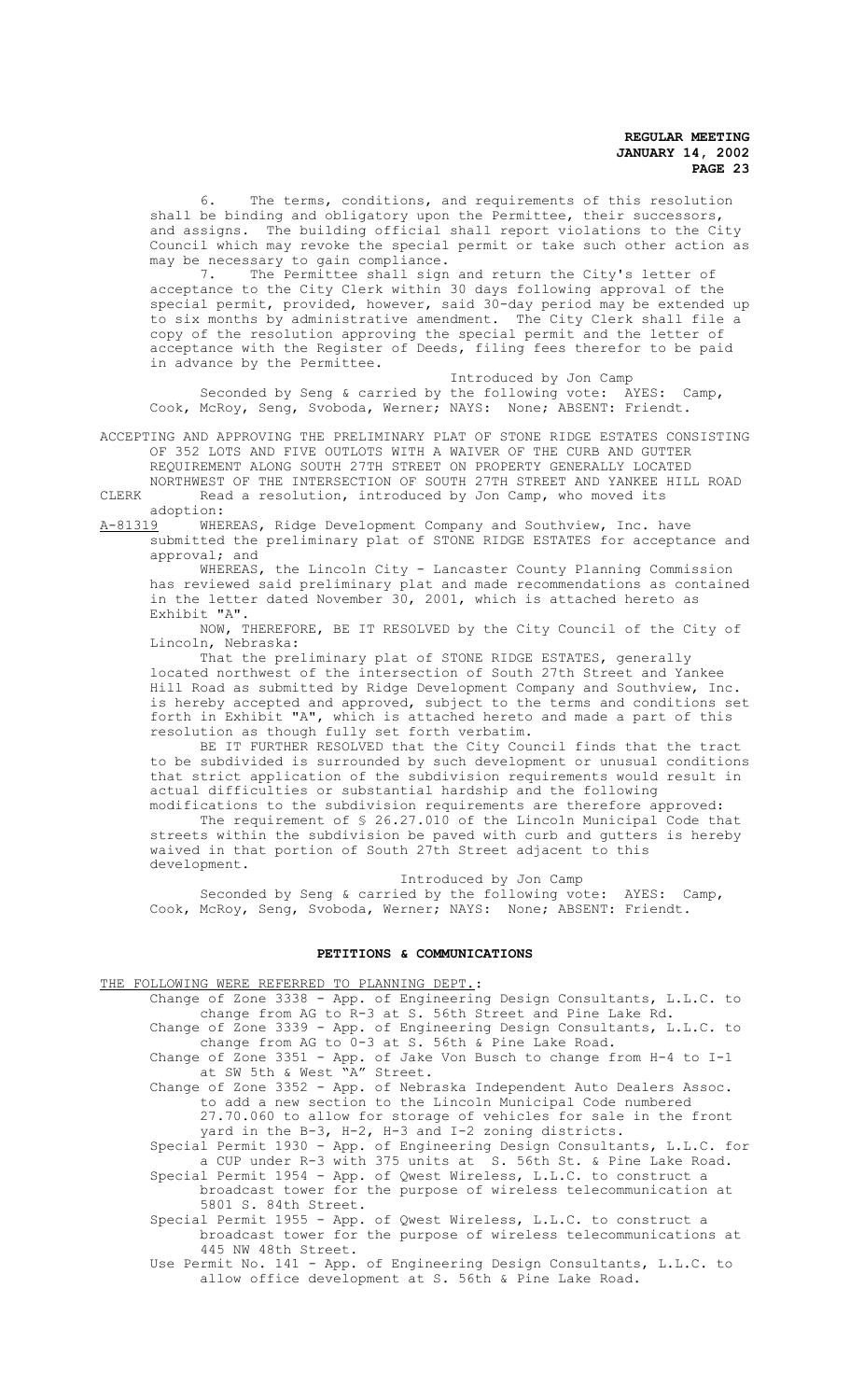UNL MICROBIOLOGIST REPORT OF WATER TESTED FOR THE MONTH OF DECEMBER, 2001 -<br>CLERK Presented said report which was placed on file in the Office of Presented said report which was placed on file in the Office of the City Clerk.

#### **REPORTS OF CITY OFFICERS**

- CLERK'S LETTER & MAYOR'S APPROVAL OF ORDINANCES & RESOLUTIONS PASSED ON Jan. 7, 2002 - CLERK presented said report which was placed on file in the Office of the City Clerk.
- INVESTMENT OF FUNDS FOR DECEMBER 31 JANUARY 4, 2002 CLERK read the following resolution, introduced by Jonathan Cook, who moved its
- adoption:<br>A-81317 BE BE IT HEREBY RESOLVED BY THE CITY COUNCIL of the City of Lincoln, Nebraska:

That the attached list of investments be confirmed and approved, and the City Treasurer is hereby directed to hold said investments until maturity unless otherwise directed by the City Council. (Investments for December 31 - January 14, 2002.)

- Introduced by Jonathan Cook Seconded by Seng & carried by the following vote: AYES: Cook, McRoy, Seng, Svoboda, Werner; NAYS: None; ABSENT: Camp & Friendt.
- REPORT FROM CITY TREASURER OF TELECOMMUNICATIONS OCC. TAX FOR THE MONTH OF November, 2001: MCI WorldCom Network Services, Inc.; Broadwing Telecommunications; IBM Global Services-NS Div.; D & D Communications; Bell Atlantic Communications; Intellicall Operator Services; Global Crossing Telecommunications, Inc.; Coast International, Inc. - CLERK presented said report which was placed on file in the Office of the City Clerk. **(20)**
- AUDIT REPORT OF LINCOLN WATER & WASTEWATER SYSTEMS FOR FISCAL YEAR 2000-2001. CLERK presented said report which was placed on file in the Office of the City Clerk. **(8-71)**

REQUEST OF PUBLIC WORKS TO SET THE HEARING DATE OF MONDAY, FEBRUARY 25, 2002 AT 5:30 P.M. AND PLACE ON THE FORMAL CITY COUNCIL AGENDA THE FOLLOWING:<br>02R-3 To provide authority to pave Orchard Street from 40th to 02R-3 To provide authority to pave Orchard Street from 40th to 41st Streets and assess the cost thereof against the benefitted properties -

CLERK Requested to set the hearing date of Monday, February 25, 2002 at 5:30 p.m.:<br>SVOBODA Som So moved.

Seconded by Seng & carried by the following vote: AYES: Camp, Cook, McRoy, Seng, Svoboda, Werner; NAYS: None; ABSENT: Friendt.

## **ORDINANCES - 1ST READING**

None

#### **ORDINANCES - 3RD READING**

AMENDING THE PAY SCHEDULES OF EMPLOYEES WHOSE CLASSIFICATIONS ARE ASSIGNED TO THE PAY RANGE PREFIXED BY THE LETTER "M" BY CREATING THE POSITIONS OF "ANTELOPE VALLEY PROJECT MANAGER," "ASSISTANT HEALTH DIRECTOR," AND<br>"RESOURCE & PROGRAM DEVELOPMENT COORDINATOR." - CLERK read an "RESOURCE & PROGRAM DEVELOPMENT COORDINATOR." ordinance, introduced by Jon Camp, amending the pay schedules of employees whose classifications are assigned to the pay range prefixed by the letter "M" by creating the positions of "Antelope Valley Project Manager," "Assistant Health Director," and "Resource & Program Development Coordinator", the third time. COOK Moved to pass the ordinance as read.

Seconded by Seng & carried by the following vote: AYES: Cook, McRoy, Seng, Svoboda, Werner; NAYS: None; ABSENT: Camp & Friendt. The ordinance, being numbered **17954**, is recorded in Ordinance Book 25, Page

CHANGE OF ZONE 3330 - APPLICATION OF RIDGE DEVELOPMENT COMPANY AND SOUTHVIEW, INC. FOR A CHANGE OF ZONE AG AGRICULTURAL TO R-3 RESIDENTIAL ON PROPERTY GENERALLY LOCATED NORTHWEST OF THE INTERSECTION OF SOUTH 27TH STREET AND YANKEE HILL ROAD - CLERK read an ordinance, introduced by Terry Werner,